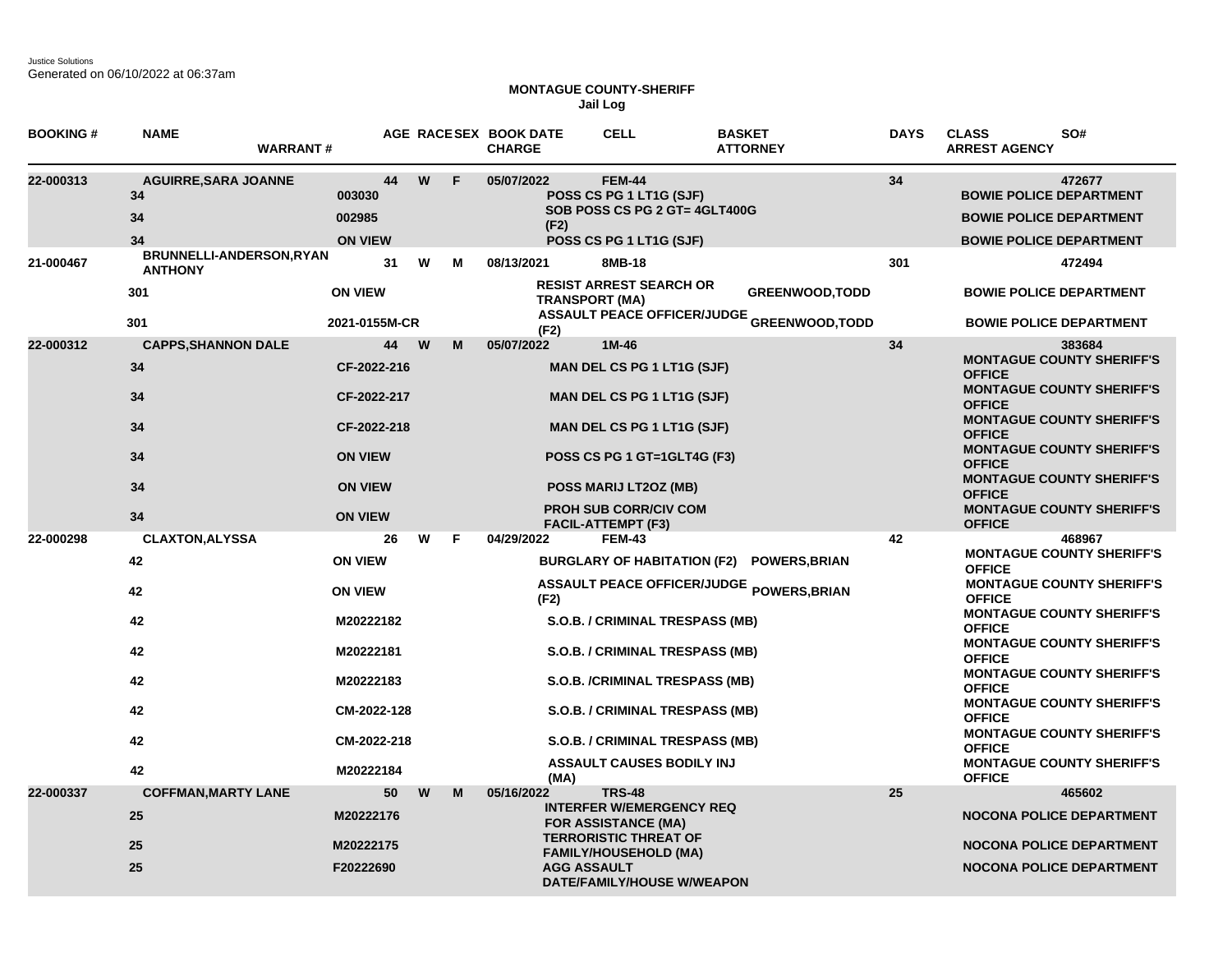|           |                                 |                      |     |   | (F1)                                                            |                        |              |                                                   |
|-----------|---------------------------------|----------------------|-----|---|-----------------------------------------------------------------|------------------------|--------------|---------------------------------------------------|
| 22-000270 | 25<br><b>COOK, JAMES ROBERT</b> | <b>ON VIEW</b><br>43 | W   | м | <b>POSS DANGEROUS DRUG (MA)</b><br>04/19/2022<br>8MA-21         |                        | 52           | <b>NOCONA POLICE DEPARTMENT</b><br>470187         |
|           | 52                              | F20222684            |     |   | BURGLARY OF HABITATION (F2) ROTRAMBLE, CHE                      |                        |              | <b>MONTAGUE COUNTY SHERIFF'S</b><br><b>OFFICE</b> |
| 22-000362 | <b>COOMER, REESE KYLE</b>       | 34                   |     | M | 05/31/2022<br>8MB-18                                            |                        | 10           | 472805                                            |
|           | 10                              | 1722950              |     |   | THEFT PROP GT=\$750LT\$2,500<br>(MA)                            |                        |              | <b>MONTAGUE COUNTY SHERIFF'S</b><br><b>OFFICE</b> |
|           | 10                              | <b>ON VIEW</b>       |     |   | <b>AGG ASSAULT W/DEADLY</b>                                     |                        |              | <b>MONTAGUE COUNTY SHERIFF'S</b>                  |
| 22-000215 | <b>CROUCH, JOHN MARK</b>        | 51                   | W   | м | <b>WEAPON (F2)</b><br>03/28/2022<br>8MA-21                      |                        | 74           | <b>OFFICE</b><br>472756                           |
|           |                                 |                      |     |   | <b>FORGERY GOVT/NATIONAL</b>                                    |                        |              | <b>MONTAGUE COUNTY SHERIFF'S</b>                  |
|           | 74                              | F20222665            |     |   | <b>INST/MONEY/SECURITY (F3)</b>                                 |                        |              | <b>OFFICE</b>                                     |
|           | 74                              | F20222666            |     |   | <b>FORGERY GOVT/NATIONAL</b><br><b>INST/MONEY/SECURITY (F3)</b> |                        |              | <b>MONTAGUE COUNTY SHERIFF'S</b><br><b>OFFICE</b> |
|           | 74                              | F22-6J4              |     |   | <b>FORGERY GOVT/NATIONAL</b>                                    |                        |              | <b>MONTAGUE COUNTY SHERIFF'S</b>                  |
|           |                                 |                      |     |   | <b>INST/MONEY/SECURITY (F3)</b>                                 |                        |              | <b>OFFICE</b>                                     |
|           | 74                              | CR22-00138           |     |   | <b>FORGERY GOVT/NATIONAL</b><br><b>INST/MONEY/SECURITY (F3)</b> |                        |              | <b>MONTAGUE COUNTY SHERIFF'S</b><br><b>OFFICE</b> |
| 22-000206 | <b>CRUM, DAWSON STEVE</b>       | 51                   | W   | M | 03/25/2022<br>8MB-21                                            |                        | 77           | 384561                                            |
|           | 77                              | 2022-0015M-CR        |     |   | <b>SURETY OFF BOND -POSS CS PG</b><br>1 GT 1 G LT 4 G (F3)      |                        |              | <b>MONTAGUE COUNTY SHERIFF'S</b><br><b>OFFICE</b> |
| 22-000289 | <b>CUNNINGHAM, ROBERT EARL</b>  | 32                   | W   | м | 04/26/2022<br>8MB-18                                            |                        | 45           | 419423                                            |
|           | 45                              | 2020-0096-CR         |     |   | <b>MOTION TO REVOKE ASSAULT</b><br><b>FAM/HOUSE MEM IMPEDE</b>  | <b>RENFRO, ZACHARY</b> |              | <b>BOWIE POLICE DEPARTMENT</b>                    |
|           |                                 |                      |     |   | <b>BREATH/CIRCULAT (F3)</b>                                     |                        |              |                                                   |
|           | 45                              | 2021-0177M-CR        |     |   | <b>MOTION TO REVOKE POSS CS PG</b>                              |                        |              | <b>BOWIE POLICE DEPARTMENT</b>                    |
| 22-000273 | DIFFENDERFER, JAMEY WADE        | 40                   | W   | M | $1 <$ 1G (SJF)<br>04/20/2022<br>8MB-19                          |                        | 51           | 455440                                            |
|           | 51                              | <b>ON VIEW</b>       |     |   | MAN DEL CS PG 1 GT=4GLT200G<br>(F1)                             | ROTRAMBLE, CHE         |              | <b>MONTAGUE COUNTY SHERIFF'S</b><br><b>OFFICE</b> |
|           | 51                              | CM-2022-214          |     |   | <b>POSS DANGEROUS DRUG (MA)</b>                                 | <b>ROTRAMBLE, CHE</b>  |              | <b>MONTAGUE COUNTY SHERIFF'S</b><br><b>OFFICE</b> |
|           | 51                              | CM-2022-213          |     |   | POSS CS PG 3 LT 28G (MA)                                        | <b>ROTRAMBLE, CHE</b>  |              | <b>MONTAGUE COUNTY SHERIFF'S</b><br><b>OFFICE</b> |
|           | 51                              | CM-2022-215          |     |   | POSS MARIJ LT2OZ (MB)                                           | <b>ROTRAMBLE, CHE</b>  |              | <b>MONTAGUE COUNTY SHERIFF'S</b><br><b>OFFICE</b> |
|           | 51                              | <b>ON VIEW</b>       |     |   | POSS CS PG 1 GT=4GLT200G (F2) ROTRAMBLE, CHE                    |                        |              | <b>MONTAGUE COUNTY SHERIFF'S</b><br><b>OFFICE</b> |
| 22-000203 | <b>DONOHUE, AMBER DISIREE</b>   | 43                   | W   | F | 03/23/2022<br><b>FEM-44</b>                                     |                        | 79           | 472286                                            |
|           | 79                              | 2021-0115M-CR        |     |   | FTA-SOB-POSS CS PG 1 LT1G<br>(SJF)                              |                        |              | <b>MONTAGUE COUNTY SHERIFF'S</b><br><b>OFFICE</b> |
| 22-000285 | FRIE, WENDELL                   | 60                   | W   | M | 04/25/2022<br><b>TRS-48</b>                                     |                        | 46           | 468947                                            |
|           | 46                              | 2014-0021M-CR        |     |   | <b>MOTION TO REVOKE-POCS PG1</b>                                | <b>RENFRO,ZACHARY</b>  |              | <b>MONTAGUE COUNTY SHERIFF'S</b>                  |
|           |                                 |                      |     |   | GT 4G LT 200G (F2)<br><b>EVADING ARREST DET W/PREV</b>          |                        |              | <b>OFFICE</b><br><b>MONTAGUE COUNTY SHERIFF'S</b> |
|           | 46                              | #22-1011             |     |   | <b>CONVICTION (SJF)</b>                                         |                        |              | <b>OFFICE</b>                                     |
| 22-000363 | <b>GALE, CKIERRA RAE</b>        | 39                   | W F |   | 05/31/2022<br><b>FEM-43</b><br><b>AGG ASSAULT W/DEADLY</b>      |                        | 10           | 472244<br><b>MONTAGUE COUNTY SHERIFF'S</b>        |
|           | 10                              | <b>ON VIEW</b>       |     |   | <b>WEAPON (F2)</b>                                              |                        |              | <b>OFFICE</b>                                     |
|           |                                 |                      |     |   | <b>MTP - ASSAULT</b>                                            |                        |              | <b>MONTAGUE COUNTY SHERIFF'S</b>                  |
|           | 10                              | 2020-0122M-CR        |     |   | <b>FAMILY/HOUSEHOLD MEMBER</b><br>PREV CONVIAT (F3)             |                        |              | <b>OFFICE</b>                                     |
| 22-000381 | <b>GILLIAM, KEV EUGENE</b>      | 46                   | W   | M | 06/09/2022<br><b>SEG-23</b>                                     |                        | $\mathbf{1}$ | 386198                                            |
|           | $\mathbf{1}$                    | <b>ON VIEW</b>       |     |   | THEFT OF PROP GT=\$100LT\$750<br>(MB)                           |                        |              | <b>MONTAGUE COUNTY SHERIFF'S</b><br><b>OFFICE</b> |
|           |                                 |                      |     |   |                                                                 |                        |              |                                                   |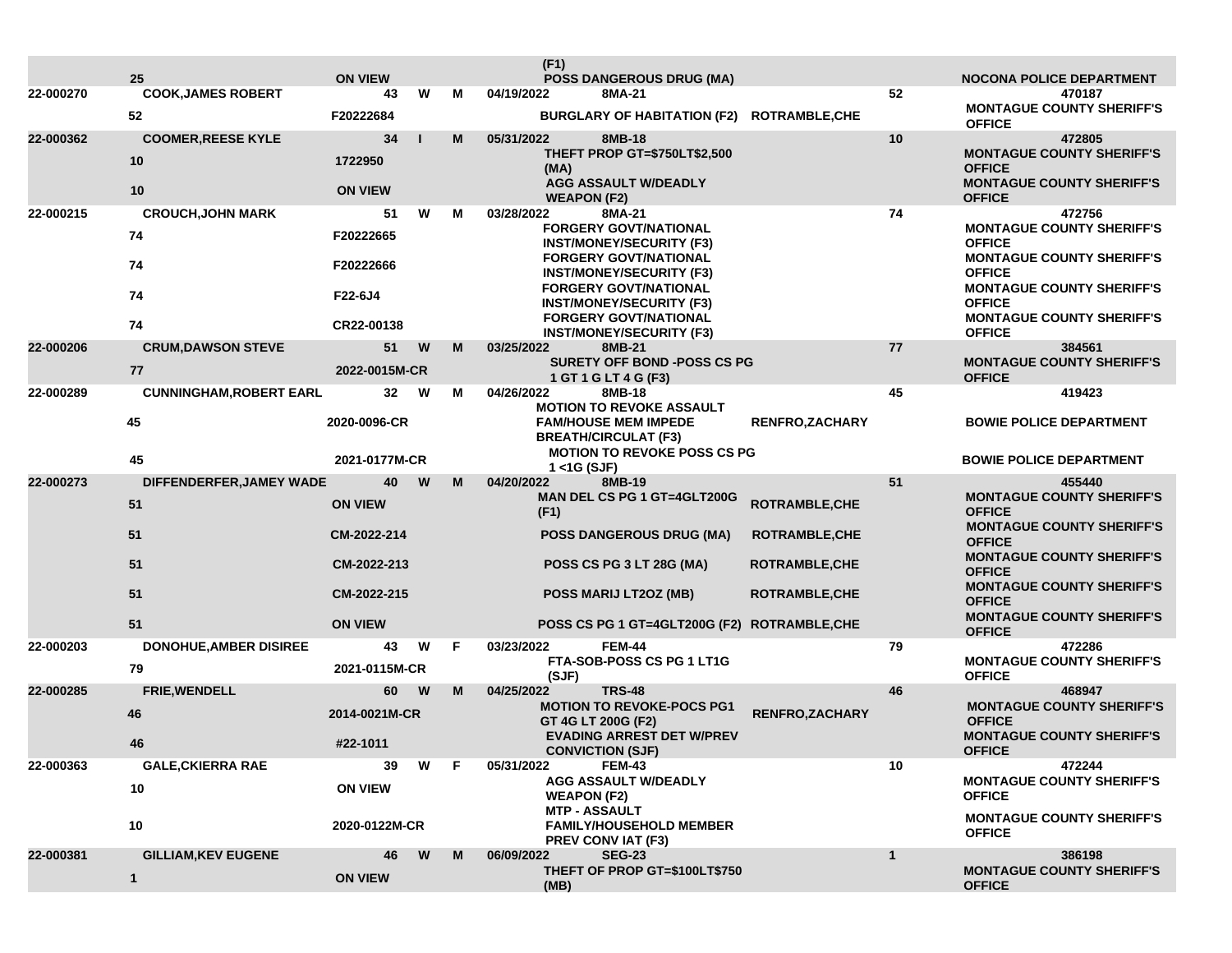| 22-000382 | <b>GRAHAM, DEVIN JOEL</b>                   |                                        | W<br>33        | м | 06/09/2022<br><b>SEG-26</b>                                                                       |                  | 1              | 472812                                                                                |
|-----------|---------------------------------------------|----------------------------------------|----------------|---|---------------------------------------------------------------------------------------------------|------------------|----------------|---------------------------------------------------------------------------------------|
|           | 1                                           | <b>ON VIEW</b>                         |                |   | POSS MARIJ GT4OZLT=5LBS (SJF)                                                                     |                  |                | <b>TEXAS DEPARTMENT OF PUBLIC</b><br><b>SAF</b>                                       |
| 22-000244 | <b>HAWTHORNE, JAMES MATTHEW</b><br>64<br>64 | 32<br><b>ON-VIEW</b><br><b>ON-VIEW</b> | W              | M | 04/07/2022<br>8MB-19<br><b>PUBLIC INTOXICATION (MC)</b><br><b>ESCAPE FROM CUSTODY (MA)</b>        | <b>COLE, TIM</b> | 64             | 417298<br><b>NOCONA POLICE DEPARTMENT</b><br><b>NOCONA POLICE DEPARTMENT</b>          |
|           | 64                                          | <b>ON-VIEW</b>                         |                |   | <b>RESIST ARREST SEARCH OR</b><br><b>TRANSPORT (MA)</b>                                           | <b>COLE, TIM</b> |                | <b>NOCONA POLICE DEPARTMENT</b>                                                       |
|           | 64                                          | 2017-0169M-CR                          |                |   | <b>MTR COMM SUPERV - BURGLARY</b><br><b>OF HABITATION (F2)</b>                                    | <b>COLE, TIM</b> |                | <b>MONTAGUE COUNTY SHERIFF'S</b><br><b>OFFICE</b>                                     |
|           | 64                                          | M20222168                              |                |   | <b>ASSAULT AGAINST ELDERLY OR</b><br><b>DISABLED INDIVIDUAL (MA)</b>                              |                  |                | <b>MONTAGUE COUNTY SHERIFF'S</b><br><b>OFFICE</b>                                     |
|           | 64                                          | F20222680                              |                |   | AGG ASSAULT CAUSES SERIOUS COLE, TIM<br><b>BODILY INJ (F2)</b><br>SURETY OFF BOND - DLWI W/ PREV  |                  |                | <b>MONTAGUE COUNTY SHERIFF'S</b><br><b>OFFICE</b>                                     |
|           | 64                                          | M20222169                              |                |   | <b>CONVICTION/SUSPENSION W/O</b><br><b>FINANCIAL RESPONSIBILTY (MB)</b>                           |                  |                | <b>MONTAGUE COUNTY SHERIFF'S</b><br><b>OFFICE</b>                                     |
|           | 64                                          | 2017-0171M-CR                          |                |   | <b>MTR - BURGLARY OF HABITATION</b><br>(F2)                                                       |                  |                | <b>MONTAGUE COUNTY SHERIFF'S</b><br><b>OFFICE</b>                                     |
| 22-000338 | <b>HILL, JOHN CHRISTOPHER</b>               | 37                                     | W              | М | 05/17/2022<br>8MA-18                                                                              |                  | 24             | 387392                                                                                |
|           | 24                                          | <b>ON-VIEW</b>                         |                |   | <b>IMPERSONATE PUBLIC SERVANT</b><br>(F3)                                                         |                  |                | <b>BOWIE POLICE DEPARTMENT</b>                                                        |
| 22-000373 | HILLARD, SETH LEE                           | 29                                     | W              | M | 06/08/2022<br>8MA-19                                                                              |                  | $\overline{2}$ | 469457                                                                                |
|           | $\mathbf{2}$                                | <b>ON VIEW</b>                         |                |   | <b>ASSAULT CAUSES BODILY</b><br><b>INJURY FAMILY MEMBER (MA)</b>                                  |                  |                | <b>BOWIE POLICE DEPARTMENT</b>                                                        |
| 22-000279 | <b>HOGUE, MASON EDWIN</b>                   | 29                                     | W              | M | 04/21/2022<br>8MB-19                                                                              |                  | 50             | 472781                                                                                |
|           | 50                                          | <b>ON-VIEW</b>                         |                |   | <b>FAIL TO IDENTIFY GIVING</b><br><b>FALSE/FICTITIOUS INFO (MB)</b>                               | YANDELL, TRAVIS  |                | <b>BOWIE POLICE DEPARTMENT</b>                                                        |
|           | 50                                          | <b>ON-VIEW</b>                         |                |   | UNAUTH USE OF VEHICLE (SJF)                                                                       | YANDELL, TRAVIS  |                | <b>BOWIE POLICE DEPARTMENT</b>                                                        |
|           | 50                                          | <b>ON-VIEW</b>                         |                |   | <b>POSSESSION OF DRUG</b><br><b>PARAPHERNALIA - CLASS C (MC)</b>                                  |                  |                | <b>BOWIE POLICE DEPARTMENT</b>                                                        |
|           | 50                                          | 01-164411                              |                |   | THEFT PROP GT=\$2,500LT\$30K<br>(SJF)                                                             | YANDELL, TRAVIS  |                | <b>BOWIE POLICE DEPARTMENT</b>                                                        |
|           | 50                                          | 01-164567                              |                |   | <b>CREDIT CARD OR DEBIT CARD</b><br><b>ABUSE (SJF)</b>                                            | YANDELL, TRAVIS  |                | <b>BOWIE POLICE DEPARTMENT</b>                                                        |
|           | 50<br>50                                    | 01-164719<br>003025                    |                |   | <b>BURGLARY OF VEHICLE (MA)</b><br>POSS CS PG 1 LT1G (SJF)                                        | YANDELL, TRAVIS  |                | <b>BOWIE POLICE DEPARTMENT</b><br><b>BOWIE POLICE DEPARTMENT</b>                      |
|           | 50                                          | 01-164824                              |                |   | THEFT PROP GT=\$2,500LT\$30K<br>(SJF)                                                             |                  |                | <b>BOWIE POLICE DEPARTMENT</b>                                                        |
|           | 50<br>50                                    | 01-164876<br>W-2022-00049              |                |   | UNAUTH USE OF VEHICLE (SJF) YANDELL, TRAVIS<br>THEFT PROP GT=\$30KLT\$150K (F3)                   |                  |                | <b>BOWIE POLICE DEPARTMENT</b><br><b>BOWIE POLICE DEPARTMENT</b>                      |
| 22-000258 | <b>HUNEKE, JIMMY LEE</b>                    | 25                                     | W              | M | 04/14/2022<br>8M-14                                                                               |                  | 57             | 469445                                                                                |
|           | 57                                          | CF-2022-189                            |                |   | <b>POSS OR PROMOTION OF CHILD</b><br><b>PORNOGRAPHY (F3)</b><br><b>POSS OR PROMOTION OF CHILD</b> |                  |                | <b>MONTAGUE COUNTY SHERIFF'S</b><br><b>OFFICE</b><br><b>MONTAGUE COUNTY SHERIFF'S</b> |
|           | 57                                          | CF-2022-190                            |                |   | <b>PORNOGRAPHY (F2)</b>                                                                           |                  |                | <b>OFFICE</b>                                                                         |
|           | 57                                          | CF-2022-191                            |                |   | POSS OR PROMOTION OF CHILD<br><b>PORNOGRAPHY (F3)</b>                                             |                  |                | <b>MONTAGUE COUNTY SHERIFF'S</b><br><b>OFFICE</b>                                     |
|           | 57                                          | CF-2022-192                            |                |   | <b>POSS OR PROMOTION OF CHILD</b><br><b>PORNOGRAPHY (F2)</b>                                      |                  |                | <b>MONTAGUE COUNTY SHERIFF'S</b><br><b>OFFICE</b>                                     |
|           | 57                                          | CF-2022-193                            |                |   | <b>POSS OR PROMOTION OF CHILD</b><br><b>PORNOGRAPHY (F3)</b>                                      |                  |                | <b>MONTAGUE COUNTY SHERIFF'S</b><br><b>OFFICE</b>                                     |
|           | 57                                          | CF-2022-194                            |                |   | <b>POSS OR PROMOTION OF CHILD</b><br><b>PORNOGRAPHY (F3)</b>                                      |                  |                | <b>MONTAGUE COUNTY SHERIFF'S</b><br><b>OFFICE</b>                                     |
| 22-000349 | <b>JOHNSTON, SHANNON CURTIS</b><br>18       | 2022-0032M-CR                          | 41<br><b>W</b> | М | 05/23/2022<br><b>SEG-22</b>                                                                       | <b>COLE, TIM</b> | 18             | 388189                                                                                |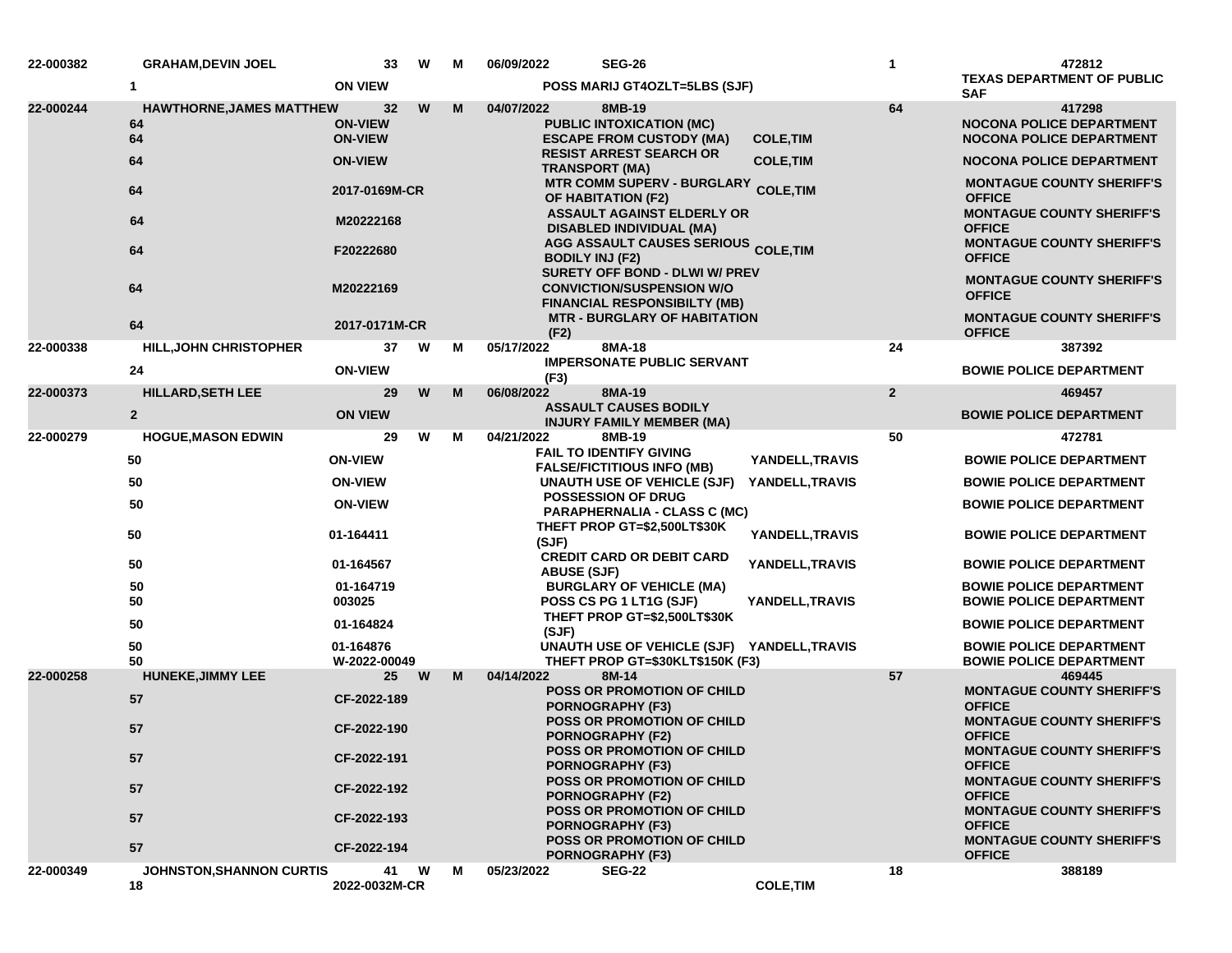|           |                                 |                      |   |    | <b>S.O.B. / EVADING ARREST DET</b><br>W/VEH (F3)                                                                          |                        | <b>MONTAGUE COUNTY SHERIFF'S</b><br><b>OFFICE</b>                |
|-----------|---------------------------------|----------------------|---|----|---------------------------------------------------------------------------------------------------------------------------|------------------------|------------------------------------------------------------------|
| 22-000330 | <b>KENT, WILLIAM EARL JR</b>    | 57                   | W | M  | 8MB-18<br>05/13/2022                                                                                                      | 28                     | 431270                                                           |
|           | 28                              | <b>ON VIEW</b>       |   |    | INJURY CHILD/ELDERLY/DISABLE<br>W/INT BODILY INJ (F3)                                                                     | <b>BARBER, MARK</b>    | <b>MONTAGUE COUNTY SHERIFF'S</b><br><b>OFFICE</b>                |
|           | 28                              | CF-2022-240          |   |    | <b>BURGLARY OF HABITATION (F2)</b>                                                                                        |                        | <b>MONTAGUE COUNTY SHERIFF'S</b><br><b>OFFICE</b>                |
| 22-000303 | KIMBRELL, ZACHARY TAYLUR        | 26                   | W | м  | 8MB-18<br>05/03/2022                                                                                                      | 38                     | 470826                                                           |
|           | 38                              | 2017-0055M-CR        |   |    | <b>MOTION TO REVOKE COMMUNITY</b><br>SUPERVISION BURGLARY OF<br><b>HABITION (F2)</b><br><b>MOTION TO REVOKE COMMUNITY</b> | <b>POWERS, BRIAN</b>   | <b>CLAY COUNTY</b>                                               |
|           | 38                              | 2018-0080M-CR        |   |    | <b>SUPERVISION POSS MARIJ GT2</b><br><b>OZLT=4OZ DRUG FREE ZONE</b><br>(SJF)                                              | <b>POWERS, BRIAN</b>   | <b>CLAY COUNTY</b>                                               |
|           | 38                              | CJ-2022-240-D        |   |    | <b>CRIMINAL MISCHIEF</b><br>GT=\$100LT\$750 (MB)                                                                          |                        | <b>MONTAGUE COUNTY SHERIFF'S</b><br><b>OFFICE</b>                |
| 22-000212 | <b>KNOWLES, THOMAS MYRON</b>    | 34                   | W | M  | 03/26/2022<br>8MB-21                                                                                                      | 76                     | 423250                                                           |
|           | 76                              | <b>ON VIEW</b>       |   |    | <b>MAN DEL CS PG 1 GT=1GLT4G</b><br>(F2)                                                                                  | <b>RENFRO,ZACHARY</b>  | <b>MONTAGUE COUNTY SHERIFF'S</b><br><b>OFFICE</b>                |
|           | 76                              | <b>ON VIEW</b>       |   |    | <b>RESIST ARREST SEARCH OR</b><br><b>TRANSPORT (MA)</b>                                                                   | RENFRO, ZACHARY        | <b>MONTAGUE COUNTY SHERIFF'S</b><br><b>OFFICE</b>                |
|           | 76                              | 1707344D             |   |    | <b>POSS CS PG 1/1-B LT 1G (SJF)</b>                                                                                       |                        | <b>MONTAGUE COUNTY SHERIFF'S</b><br><b>OFFICE</b>                |
|           | 76                              | F20222675            |   |    | FAIL TO COMPLY SEX OFF DUTY<br>TO REG LIFE/90 DAY (F2)                                                                    | RENFRO, ZACHARY,       | <b>MONTAGUE COUNTY SHERIFF'S</b><br><b>OFFICE</b>                |
| 22-000354 | <b>LEMONS, DANIEL DEWAYNE</b>   | 36                   | W | м  | 05/23/2022<br>8MA-18                                                                                                      | 18                     | 444371                                                           |
|           | 18                              | <b>ON VIEW</b>       |   |    | <b>POSS CS PG 1 GT=200GLT400G</b><br>(F1)                                                                                 |                        | <b>MONTAGUE COUNTY SHERIFF'S</b><br><b>OFFICE</b>                |
| 22-000291 | <b>LOWERY, MELISSA LYNN</b>     | 41                   | W | F  | 04/27/2022<br><b>FEM-43</b>                                                                                               | 44                     | 469767                                                           |
|           | 44                              | 0500067095           |   |    | <b>CAPIAS - UNAUTHORIZED</b><br><b>BURNING (MC)</b>                                                                       |                        | <b>BOWIE POLICE DEPARTMENT</b>                                   |
|           | 44                              | 0500066851           |   |    | <b>CAPIAS - UNAUTHORIZED</b><br><b>BURNING (MC)</b>                                                                       |                        | <b>BOWIE POLICE DEPARTMENT</b>                                   |
|           | 44<br>44                        | 0500067332<br>003021 |   |    | <b>UNAUTHORIZED BURNING (MC)</b><br><b>ARSON (F2)</b>                                                                     | <b>JORDAN, COLLIN</b>  | <b>BOWIE POLICE DEPARTMENT</b><br><b>BOWIE POLICE DEPARTMENT</b> |
| 22-000352 | <b>MCMAHON, JEFFREY WAYNE</b>   | 47                   | W | м  | 8MB-21<br>05/23/2022                                                                                                      | 18                     | 469018                                                           |
|           | 18                              | <b>ON VIEW</b>       |   |    | MAN DEL CS PG 1 GT=1GLT4G (F2)                                                                                            |                        | <b>MONTAGUE COUNTY SHERIFF'S</b><br><b>OFFICE</b>                |
|           | 18                              | <b>ON VIEW</b>       |   |    | POSS CS PG 1 GT=4GLT200G (F2)                                                                                             |                        | <b>MONTAGUE COUNTY SHERIFF'S</b><br><b>OFFICE</b>                |
|           | 18                              | 05-23-2022-05038606  |   |    | <b>PAROLE VIOLATION-BLUE</b><br><b>WARRANT()</b>                                                                          |                        | <b>MONTAGUE COUNTY SHERIFF'S</b><br><b>OFFICE</b>                |
| 22-000366 | <b>MITCHELL, ROBERT NEIL</b>    | 36                   | W | M  | 8MA-18<br>06/02/2022                                                                                                      | 8                      | 472250                                                           |
|           | 8                               | <b>ON VIEW</b>       |   |    | <b>ASSAULT CAUSES BODILY</b><br><b>INJURY FAMILY MEMBER (MA)</b>                                                          |                        | <b>MONTAGUE COUNTY SHERIFF'S</b><br><b>OFFICE</b>                |
| 22-000351 | <b>MORGAN, THOMAS JEFFERSON</b> | 22                   | W | M  | 05/23/2022<br>8M-14                                                                                                       | 18                     | 472801                                                           |
|           | 18                              | 003035               |   |    | INJURY CHILD/ELDERLY/DISABLE<br><b>W/INT SBI/MENTAL (F1)</b>                                                              | <b>RENFRO, ZACHARY</b> | <b>MONTAGUE COUNTY SHERIFF'S</b><br><b>OFFICE</b>                |
| 22-000022 | <b>NEISS, JERRY ALAN</b>        | 35                   | W | M  | 8M-16<br>01/12/2022                                                                                                       | 149                    | 464970                                                           |
|           | 149                             | F20212625            |   |    | FAIL TO COMPLY SEX OFF DUTY<br>TO REG LIFE/ANNUAL (F3)                                                                    | JORDAN, COLLIN         | <b>MONTAGUE COUNTY SHERIFF'S</b><br><b>OFFICE</b>                |
| 22-000216 | <b>NEWSOME, SONIA DANN</b>      | 46                   | W | -F | <b>FEM-43</b><br>03/28/2022<br><b>FORGERY GOVT/NATIONAL</b>                                                               | 74                     | 472757<br><b>MONTAGUE COUNTY SHERIFF'S</b>                       |
|           | 74                              | F20222667            |   |    | <b>INST/MONEY/SECURITY (F3)</b>                                                                                           | <b>MARSH, LEE ANN</b>  | <b>OFFICE</b>                                                    |
|           | ${\bf 74}$                      | F20222668            |   |    |                                                                                                                           | Marsh, Lee Ann         |                                                                  |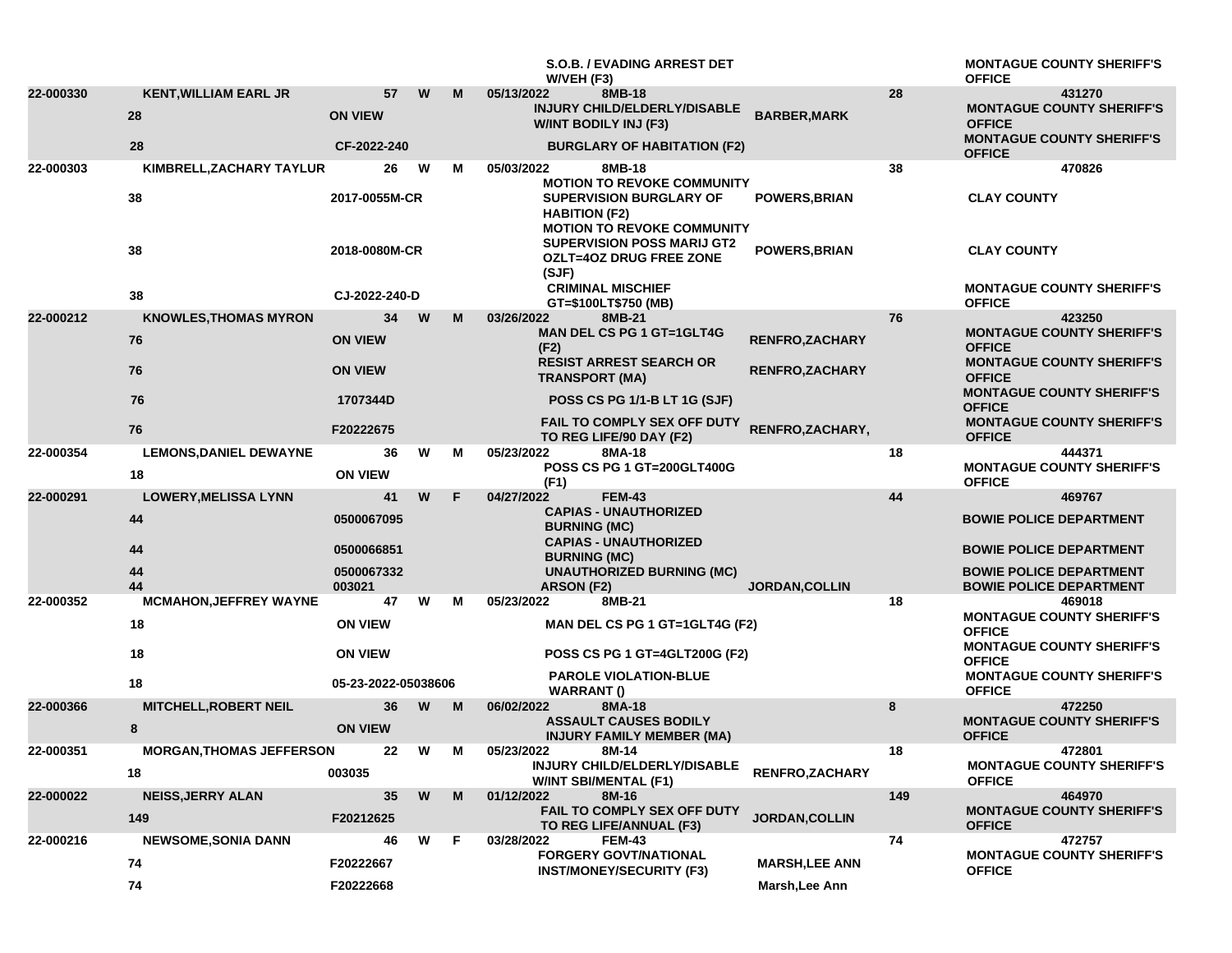|           |                                  |                       |   |   | <b>FORGERY GOVT/NATIONAL</b><br><b>INST/MONEY/SECURITY (F3)</b>                                                                                   |                        |     | <b>MONTAGUE COUNTY SHERIFF'S</b><br><b>OFFICE</b>                                     |
|-----------|----------------------------------|-----------------------|---|---|---------------------------------------------------------------------------------------------------------------------------------------------------|------------------------|-----|---------------------------------------------------------------------------------------|
| 22-000243 | <b>OWENS, ANGELA MICHELLE</b>    | 37                    | W | F | <b>FEM-44</b><br>04/06/2022                                                                                                                       |                        | 65  | 458568                                                                                |
|           | 65                               | 2021-0040M-CR         |   |   | <b>FAILURE TO APPEAR DECLARING</b><br><b>BOND INSUFFICIENT UNAUTH USEROTRAMBLE, CHE</b><br>OF VEHICLE (SJF)<br><b>FAILURE TO APPEAR-DECLARING</b> |                        |     | <b>MONTAGUE COUNTY SHERIFF'S</b><br><b>OFFICE</b>                                     |
|           | 65                               | 2021-0067M-CR         |   |   | <b>BOND INSUFFICIENT- POSS CS PG ROTRAMBLE,CHE</b><br>1 LT 1 G DRUG FREE ZONE (F3)                                                                |                        |     | <b>MONTAGUE COUNTY SHERIFF'S</b><br><b>OFFICE</b>                                     |
|           | 65                               | 2021FW003085          |   |   | POSS CS PG 1 GT=1GLT4G (F3)                                                                                                                       | <b>CUMMINGS, ERICK</b> |     | <b>MONTAGUE COUNTY SHERIFF'S</b><br><b>OFFICE</b>                                     |
| 21-000266 | <b>SANDERS, LANE JOSEPH</b>      | 25                    | W | М | 05/07/2021<br>2M-11                                                                                                                               |                        | 399 | 471332                                                                                |
|           | 399                              | 2020-0133M-CR         |   |   | MTP - POSS CS PG 1<br>GT=4GLT200G (F2)<br><b>MTP - EVADING ARREST</b>                                                                             | <b>WILLIAMS, ROGER</b> |     | <b>BOWIE POLICE DEPARTMENT</b>                                                        |
|           | 399                              | 2020-0134M-CR         |   |   | <b>DETENTION W/VEH OR</b><br><b>WATERCRAFT (SJF)</b><br><b>RESIST ARREST SEARCH OR</b>                                                            | Williams, Roger        |     | <b>BOWIE POLICE DEPARTMENT</b>                                                        |
|           | 399                              | <b>ON VIEW</b>        |   |   | <b>TRANSPORT (MA)</b>                                                                                                                             | Williams, Roger        |     | <b>BOWIE POLICE DEPARTMENT</b>                                                        |
| 22-000257 | <b>SNIDER, KENNETH CHARLES</b>   | 44                    | W | M | 04/14/2022<br><b>TRS-48</b>                                                                                                                       |                        | 57  | 392980                                                                                |
|           | 57                               | 2018-0219M-CR         |   |   | MTR - POSS CS PG 1 LT1G (SJF) RENFRO, ZACHARY                                                                                                     |                        |     | <b>MONTAGUE COUNTY SHERIFF'S</b><br><b>OFFICE</b><br><b>MONTAGUE COUNTY SHERIFF'S</b> |
|           | 57                               | 003020                |   |   | <b>SOB-POSS MARIJ LT2OZ (MB)</b>                                                                                                                  | <b>RENFRO, ZACHARY</b> |     | <b>OFFICE</b>                                                                         |
|           | 57                               | <b>ON VIEW</b>        |   |   | POSS CS PG 1 LT1G DRUG FREE<br>ZONE (F3)                                                                                                          | RENFRO, ZACHARY        |     | <b>MONTAGUE COUNTY SHERIFF'S</b><br><b>OFFICE</b>                                     |
|           | 57                               | <b>ON VIEW</b>        |   |   | <b>DRIVING W/LIC INV W/PREV</b><br><b>CONV/SUSP/W/O FIN RES (MB)</b>                                                                              |                        |     | <b>MONTAGUE COUNTY SHERIFF'S</b><br><b>OFFICE</b>                                     |
| 22-000368 | <b>SPRAGUE, NICK TYLER</b>       | 30                    | W | М | 06/02/2022<br>8MB-19                                                                                                                              |                        | 8   | 472123                                                                                |
|           | 8                                | 20-110                |   |   | <b>SOB-DRIVING WHILE LICENSE</b><br><b>SUSPENDED/INVALID (MB)</b>                                                                                 | <b>COLE, TIM</b>       |     | <b>MONTAGUE COUNTY SHERIFF'S</b><br><b>OFFICE</b>                                     |
| 22-000026 | <b>STEWART, SILVER SHADOW</b>    | 25                    | W | M | 01/14/2022<br>$1M-47$<br><b>MAN DEL CS PG 2 OR 2-A</b>                                                                                            |                        | 147 | 469271<br><b>MONTAGUE COUNTY SHERIFF'S</b>                                            |
|           | 147                              | <b>ON VIEW</b>        |   |   | GT=4GLT400G (F1)                                                                                                                                  | <b>JORDAN, COLLIN</b>  |     | <b>OFFICE</b><br><b>MONTAGUE COUNTY SHERIFF'S</b>                                     |
|           | 147                              | <b>ON VIEW</b>        |   |   | <b>POSS MARIJ GT4OZLT=5LBS (SJF) JORDAN, COLLIN</b>                                                                                               |                        |     | <b>OFFICE</b>                                                                         |
|           | 147                              | <b>ON VIEW</b>        |   |   | THEFT PROP GT=\$2,500LT\$30K<br>(SJF)                                                                                                             | <b>JORDAN, COLIN</b>   |     | <b>MONTAGUE COUNTY SHERIFF'S</b><br><b>OFFICE</b>                                     |
|           | 147                              | <b>ON VIEW</b>        |   |   | <b>MAN DEL CS PG 1 GT=1GLT4G</b><br>(F2)                                                                                                          | JORDAN, COLLIN         |     | <b>MONTAGUE COUNTY SHERIFF'S</b><br><b>OFFICE</b>                                     |
|           | 147                              | <b>ON VIEW</b>        |   |   | <b>IMPERSONATE PUBLIC SERVANT</b><br>(F3)                                                                                                         | JORDAN, COLLIN         |     | <b>MONTAGUE COUNTY SHERIFF'S</b><br><b>OFFICE</b>                                     |
|           | 147                              | 2021-0001M-CR         |   |   | <b>MOTION TO PROCEED W/ ADJ</b><br>GUILT-POSS CS PG1<1G (SJF)                                                                                     |                        |     | <b>MONTAGUE COUNTY SHERIFF'S</b><br><b>OFFICE</b><br><b>MONTAGUE COUNTY SHERIFF'S</b> |
|           | 147                              | M20222151             |   |   | <b>BURGLARY OF VEHICLE (MA)</b>                                                                                                                   | <b>JORDAN, COLLIN</b>  |     | <b>OFFICE</b>                                                                         |
| 22-000361 | <b>THOMAS, CHRISTOPHER JAMES</b> | 19                    | W | M | 05/30/2022<br>8MA-18                                                                                                                              |                        | 11  | 472804                                                                                |
|           | 11<br>11                         | 7563<br>2021-0346CCL2 |   |   | SOB-POSS CS PG 1 LT1G (SJF)<br><b>SOB-CRIMINAL MISCHIEF</b><br>GT=\$100LT\$750 (MB)                                                               |                        |     | <b>BONDING COMPANIES</b><br><b>BONDING COMPANIES</b>                                  |
| 22-000353 | <b>THOMASON, MARY IONA</b>       | 17 <sub>2</sub>       | W | F | <b>FEM-44</b><br>05/23/2022                                                                                                                       |                        | 18  | 472694                                                                                |
|           | 18                               | <b>ON VIEW</b>        |   |   | <b>MAN DEL CS PG 1 GT=1GLT4G</b><br>(F2)                                                                                                          | ROTRAMBLE, CHE         |     | <b>MONTAGUE COUNTY SHERIFF'S</b><br><b>OFFICE</b><br><b>MONTAGUE COUNTY SHERIFF'S</b> |
|           | 18                               | <b>ON VIEW</b>        |   |   | POSS CS PG 1 GT=4GLT200G (F2) ROTRAMBLE, CHE                                                                                                      |                        |     | <b>OFFICE</b>                                                                         |
| 22-000334 | TOWERY, CHRISTOPHER JAMES        | 45                    | W | М | 05/15/2022<br>2M-11                                                                                                                               |                        | 26  | 469602                                                                                |